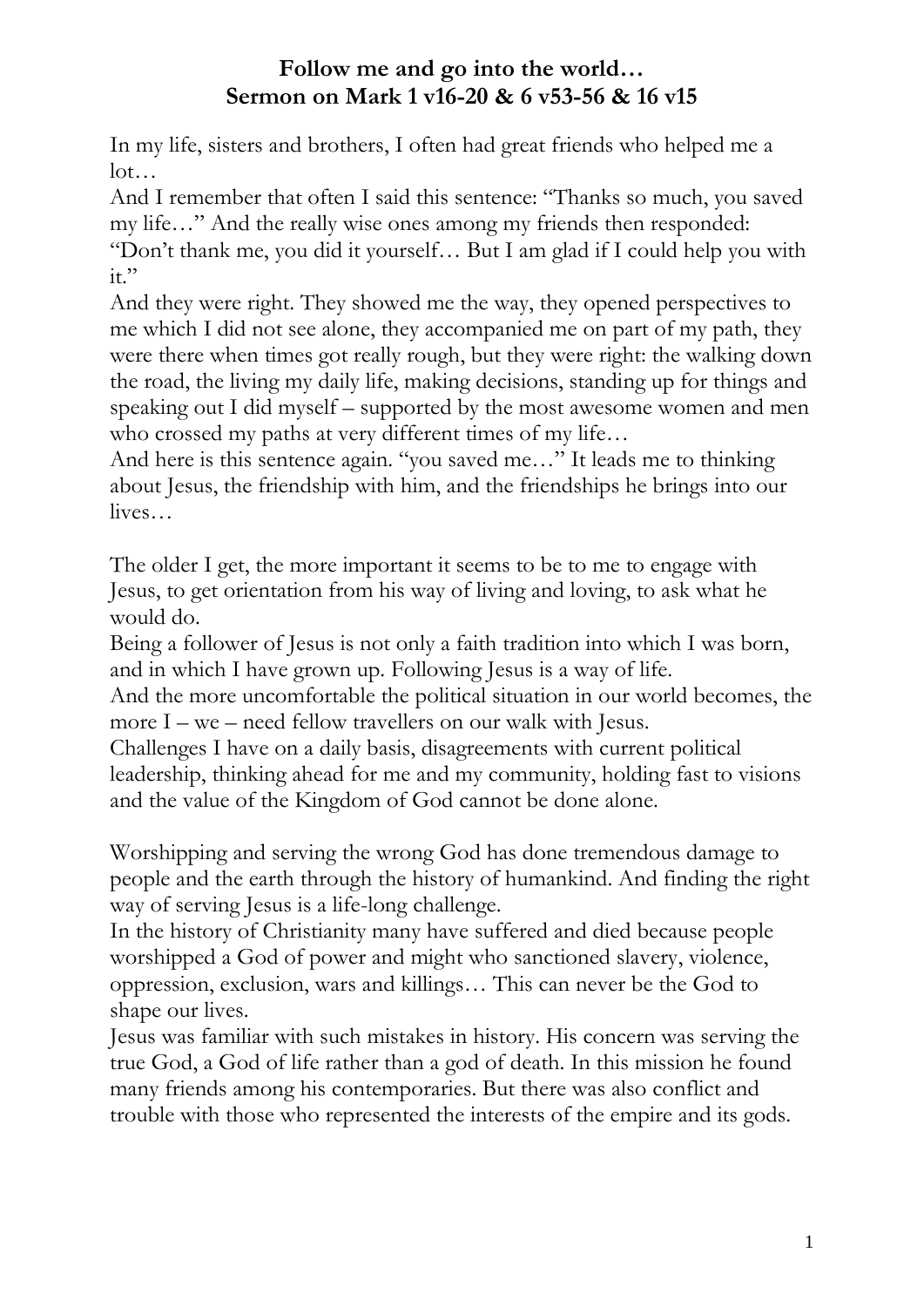The story of Jesus told in the gospels is one of emotions flying high on all sides, and Jesus shows that being on the side of the God of life is worth a good confrontation.

Such life is never boring, but life-giving and providing happier lives for those who usually live on the dark side of life – then and now. Matters of life and death – in Jesus' time and today…

Let us become more pronounced than ever…

Let us search for a counter-culture, an alternative to the systems and societies we are living in.

Sometimes, I think we forget that being saved by Jesus, to follow Jesus, means that you have others around to save you on a daily basis. To remind you of who you are and who you are called to be. To see you and appreciate you and celebrate you. To tell you how far you have come and where God still needs you to go. To come alongside you so that you realize you are not alone.

Two weeks ago we looked at the deepest origins we have as Christians when we studied the texts of the Gospel of Mark which the lectionary holds in store for us this summer.

The early Christians, for whom Mark wrote his gospel, were totally Christcentered.

The way of Jesus was "their way".

The spirit of Jesus, the spirit of God, infused people's spirits and took over. The Jesus movement focussed entirely on Jesus, eliminated poverty and hunger and integrated people at all levels of society… They shared. They learned how to become more than a bunch of individual, self-interested people. They found themselves becoming a counter-cultural community where all belonged, where nobody was alone, and all had equal standing.

When the evangelist Mark let's Jesus call his first disciples, notice what's absent - no individualism,

no being left on your own,

no pulling yourself up by your bootstraps.

No, "you can handle this, do it alone, you can master it."

No, "follow me and good luck with that."

Rather, "Follow me, and I will make you fish for people."

That is, follow me and more followers are to come.

Follow me and you will never be by yourself.

Notice - Jesus calls them together, not separately.

Andrew and Simon.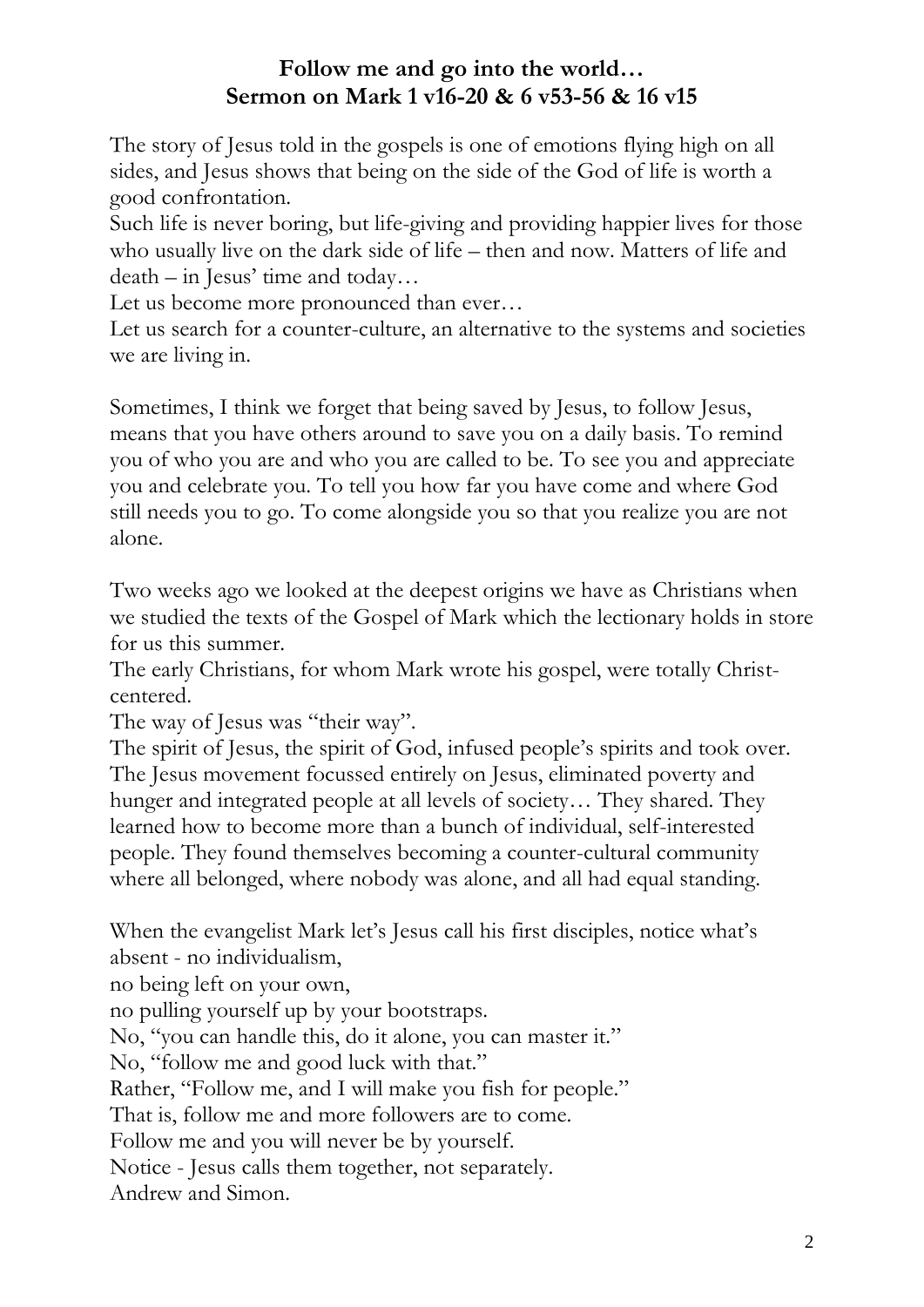Then James and John.

Discipleship is not a lone profession, it is life lived together, it is cooperation, and it sets new values of community and friendship.

God knows, Jesus knows, we cannot do discipleship on our own.

We cannot do life on our own.

We cannot follow Jesus on our own.

We cannot trust and obey on our own.

We need each other.

We need role models, supporters, people who protect us and hold us.

People who believe in us – maybe sometimes more than we do ourselves.

We need peers and colleagues.

We need friends and neighbours.

We need community and companionship.

We need others to take risks, knowing that we will take the next ones, and vice versa.

We are living in crazy times – here and everywhere.

We observe a dangerous crisis of moral and political leadership wherever we look. We see powerful and mighty men playing with the rest of the world. And we search for ways of standing up and protesting in the name of Jesus, and in the name of a God who loves the whole world without any exceptions.

Do you remember the women who wore black when the Oscars were

awarded, to protest against sexual abuse?

The MeToo movement?

And the ChurchToo movement?

We need not only see these movements but become part of them and similar protest movements. We need to help make sure that people's stories of abuse, oppression and discrimination are heard and seen.

We need to enable each other to name the people and systems who work and stand against the gospel and the way of Jesus.

We need to be brave and clear and wise.

And therefore we need each other.

That is what I hear in the story of Jesus calling the disciples and sending them out… in twos…

We need this. Today. More than ever.

I don't know about you, but it's easy to feel alone these days.

Trying to live according to the truth of the Gospel when the Gospel has been misrepresented and misinterpreted and misused so often…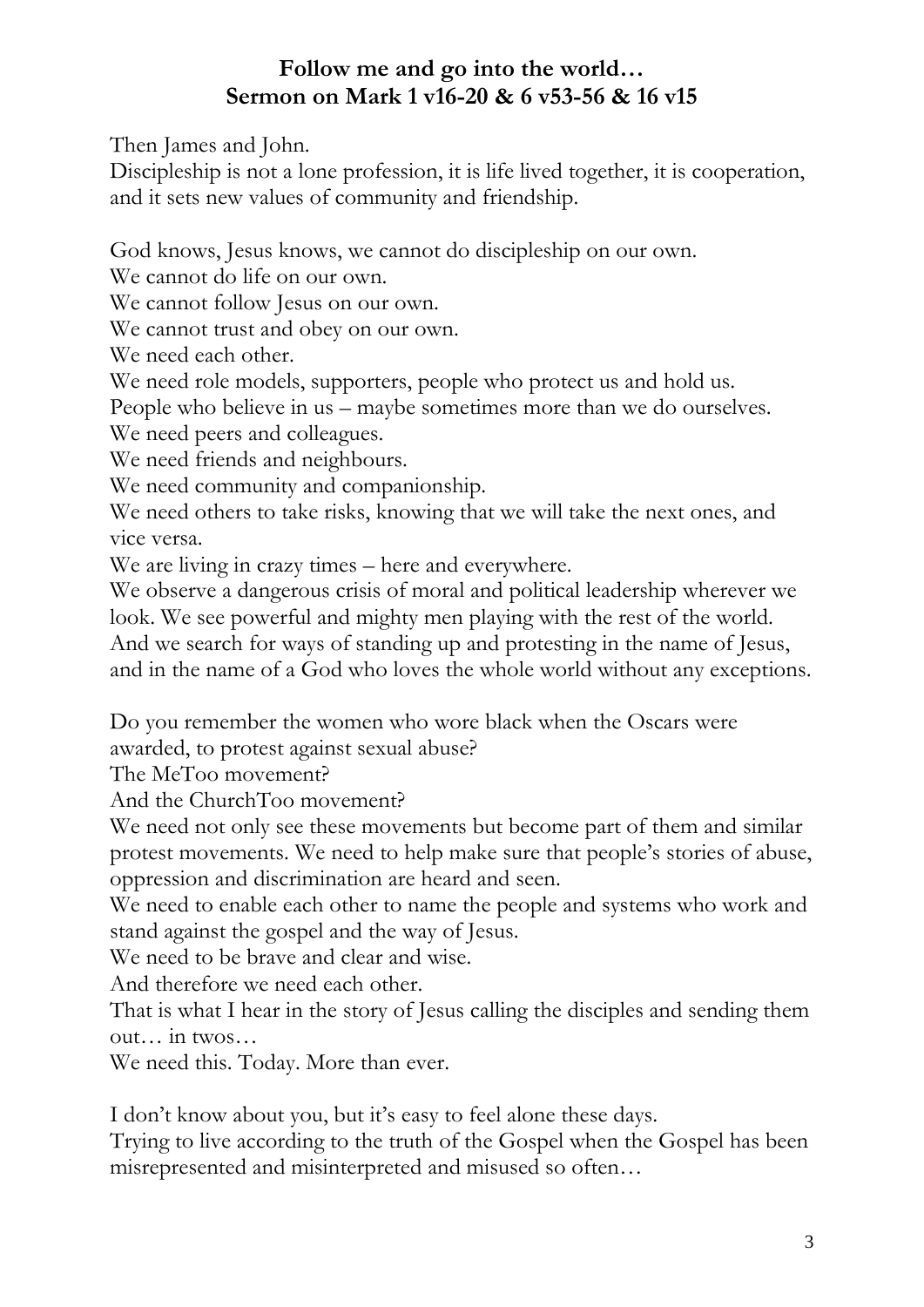Trying to believe in the world wide rule of the Kingdom of God when refugees drown in the Mediterranean and those who try to help are criminalized, when refugee families are torn apart at the American border, kids taken away from their parents and kept in children's homes far away, while their parents are imprisoned...

Trying to preach the love of God when leaders sow hate and disrespect among the different classes in societies and among different countries and races...

Trying to see that fishing for people is not for the individual to avoid condemnation but for the sake of working together all over this earth to make God's dream come true. God's dream of laughter, joy and peace, of justice and goodness and compassion and love and caring and sharing… God's dream of swords being turned into ploughshares and spears into pruning hooks… God's dream of one big human family, where all belong and have an equal share…

I ache for companionship in this whole "being a Christian thing".

I long for fellow believers with whom to talk about the Gospel texts, the Jesus stories, and the consequences they may have for our lives and actions. I long for sisters and brothers with whom to question in what ways the texts are used to uphold power and might, and find ways to use them to lift up the poor and feed the hungry...

I am grateful for this church and its people, for the openness we must practice otherwise we would not exist. I love it that belonging to this international miracle of God keeps me accountable to the Bible text in front of me with all its challenges to stretch beyond what is comfortable, nice and easy.

And I am so grateful for this task to try and understand and interpret the Bible texts so they can become relevant for real people in real situations of fear, doubt and disbelief.

And so, "Follow me," is much more than mere following...

It's believing that you follow a God dedicated to discipleship that depends on dependability.

It's believing that you follow a God who cannot NOT invest in a relationship with you and show you how to nurture, encourage, and empower your relationship with others.

It's believing that our God, who calls us to be his partners, provides so very many to accompany us in all this.

Do you see them?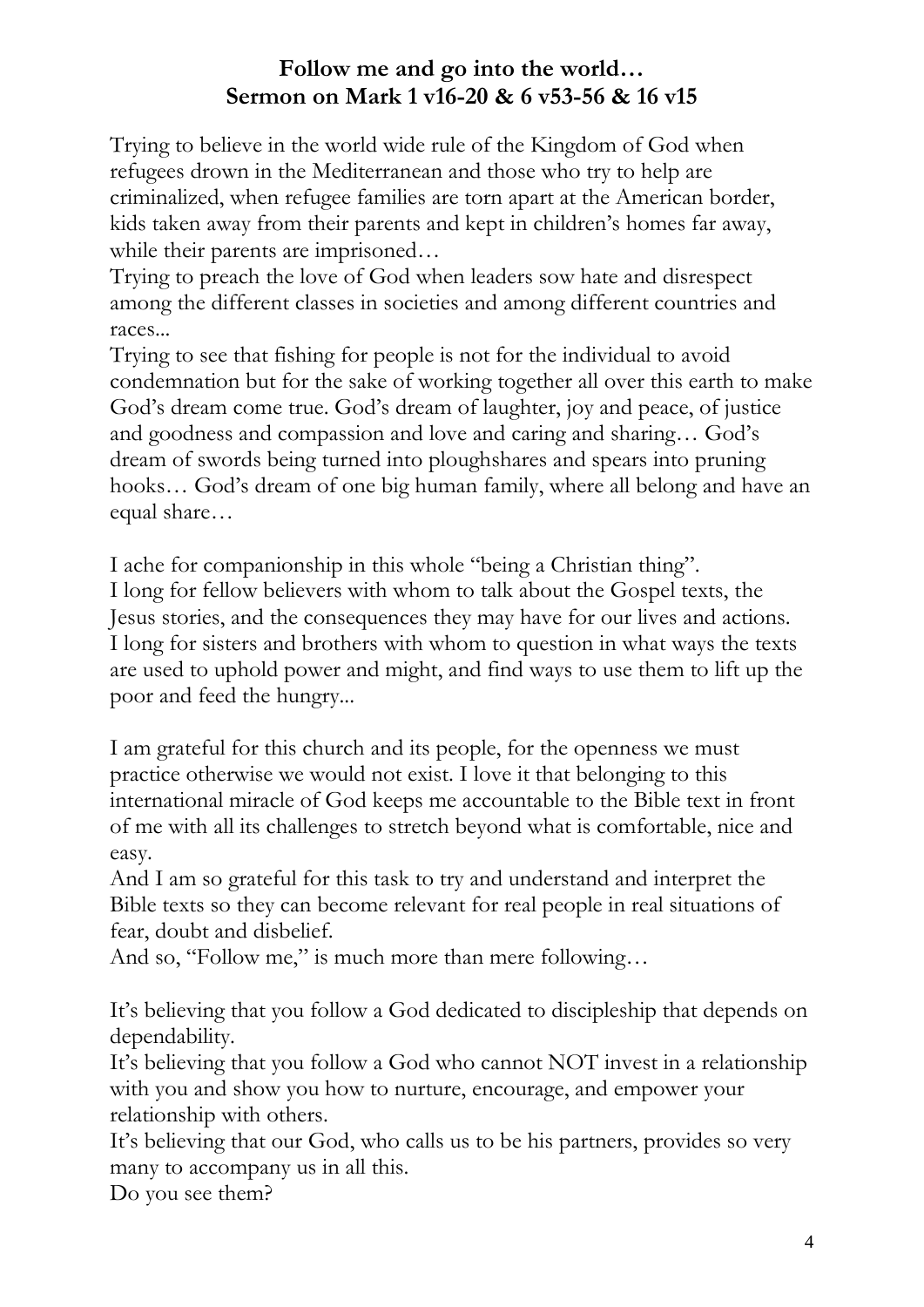Who are your Andrews and Simons?

Your Mary Magdalenes, and the Marys, the mothers of James, and Salomes? Follow me, says Jesus.

And we can.

Because we are together in this following, or "being a Christian thing". That is the message of our first gospel text today, and we need it to understand the next.

A lot happened in Mark's chapter 6 before they cross over the lake a second time.

Jesus is rejected in his hometown.

He sends the twelve on mission.

John the Baptist is killed.

Jesus feeds the five thousand and walks on water.

These are all major events in Mark's narrative, so much so that the passage appointed for today seems quite small.

Jesus heals many people in the end, and Mark talks not about individual places or people but about a whole region.

It is important to Mark that the kingdom of God spreads everywhere, and has no boundaries. …that people learn about the new way Jesus brings and about the changes which must happen once people begin to follow.

And then comes this little passage about the healings…

It seems a bit pale against all the other big things, but it is not – that is what I discovered after a closer look…

These healings which Jesus performs after the second sea crossing in today's text point to how the kingdom of God is setting the world upside down. When Jesus and his apostles land, the people, as noted above, rush about "the whole region," bringing the sick to wherever Jesus is. "

And wherever he went, into villages or cities or farms, they laid the sick in the marketplaces, … and all who touched - the fringe of Jesus' cloak - were healed" (Mark 6:56).

The Jesus movement, now known by a vast number of people, is from this point on able to take its mission into cities. The mention of towns, cities, and farms means that the Jesus movement now has a healing influence on every social space in Galilee.

The Jesus movement is expanding: Jesus is "coming in" – into towns, cities, and fields. Everywhere, if you like…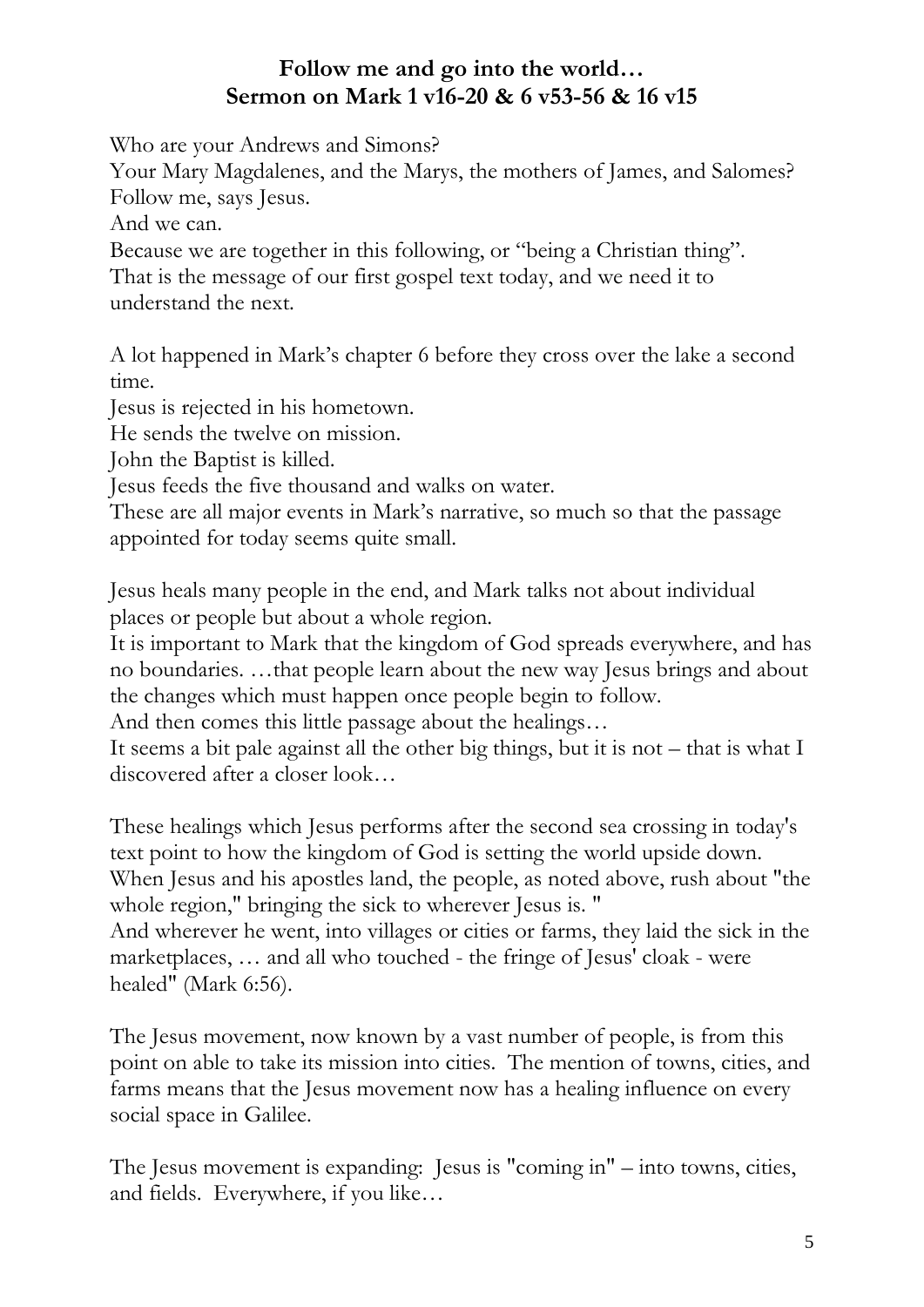The Greek word translated with "marketplace," refers to a public space in which legal hearings, elections, and debates took place, in addition to the buying and selling of goods. Such marketplaces were the political and commercial centres of the towns.

By healing the sick, the weakest and most vulnerable members of a community, in this space, Jesus is claiming the public space of the mighty for the dealing with, and healing of, the poor and lowly.

And they are healed by someone new, by something new, not by the established and well known.

Healing comes from the bottom of society, from the ordinary people, the carpenter and the fishermen…

This is stuff for a reformation and revolution of everything…

Then and now: healing comes from the bottom of society, from the ideas and visions of the ordinary people – people like you and me.

While the marketplaces of the world belong to the rich and powerful, in the kingdom of God these most political and commercial of spaces are occupied by those with the least.

If we seek to live God's kingdom here and now we must follow Jesus' subversion of worldly power and wealth.

This is Mark's message.

And we may hear God say – at the end of the Gospel of Mark: "Go into the whole world and proclaim the good news to the whole creation". (Mark 16 v15)

If I was alone, this would make me really anxious. It sounds a bit as if we are asked to do the impossible. But then see what Jesus told the disciples next: "And remember, I am with you always." And: our friends are with us too. We are many – in the whole world.

"I am with you, and I send you out – not alone…" means: do not fear. God is with you.

And because you are part of something greater than yourselves, you will be able to do more than you ever could do on your own.

You might even be able to do the impossible.